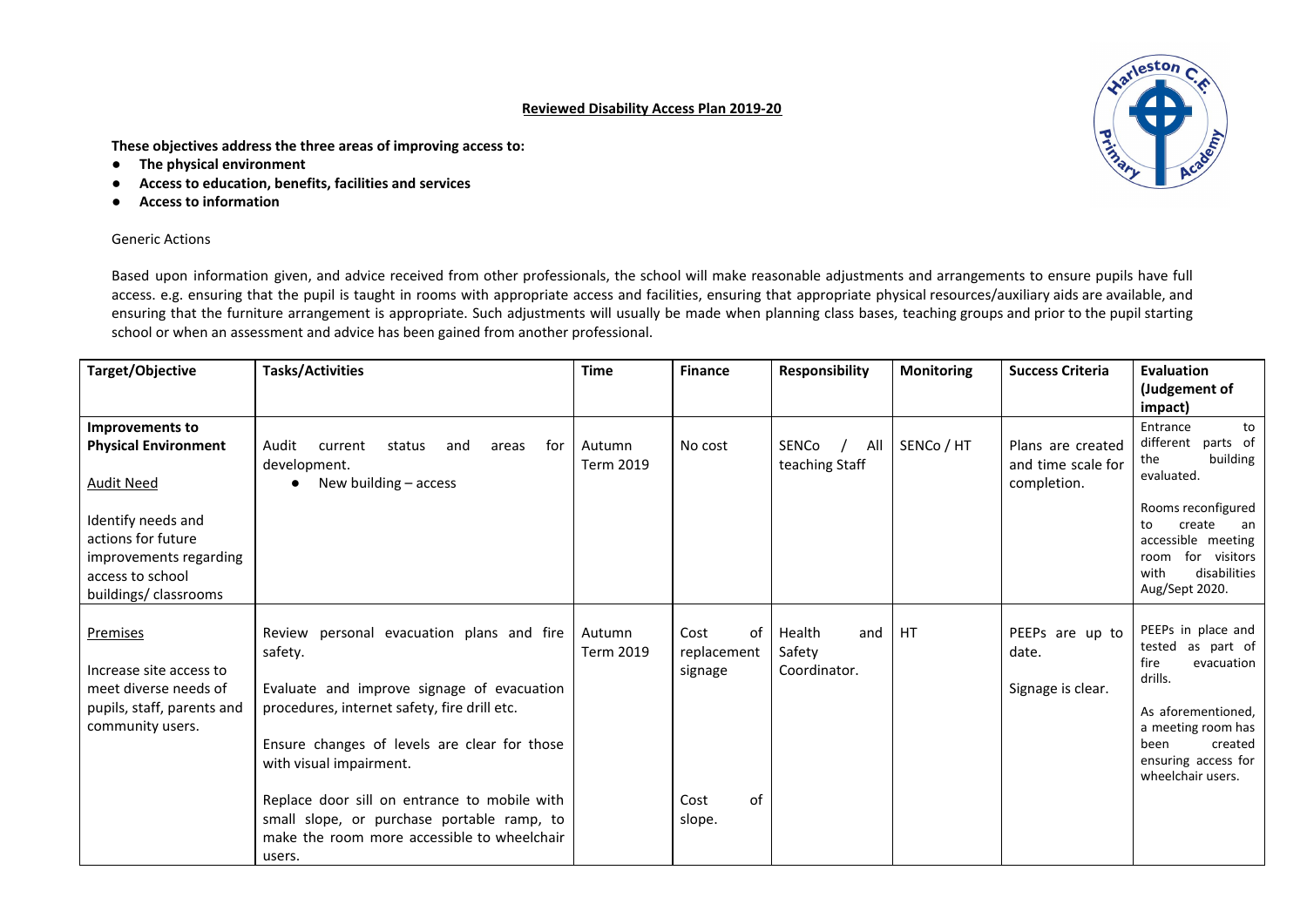| <b>Building Plans</b><br>Ensure any building are<br>accessible to wheelchair<br>users                                                                                                                                  | Accessibility planned for when any building or<br>access work is planned.<br>mobile (see<br>Amendment to access into<br>aforementioned note).                                                                                                                                                                                                                                                                                                                                                                                                                                                                                                                                                                                                                                                                                                                                                                                                                                               | Ongoing                                                                                          | οf<br>Cost<br>building                                | HT                         | HT<br>SENCo<br>and<br>Governors | to<br>Access<br>is<br>buildings<br>possible.                                                                                                                                                                         | No significant<br>restructuring or<br>modifications to the<br>school buildings<br>were planned.                                                                                                                                                                                                                                                                                                                                                                                                                                                                                                                                           |
|------------------------------------------------------------------------------------------------------------------------------------------------------------------------------------------------------------------------|---------------------------------------------------------------------------------------------------------------------------------------------------------------------------------------------------------------------------------------------------------------------------------------------------------------------------------------------------------------------------------------------------------------------------------------------------------------------------------------------------------------------------------------------------------------------------------------------------------------------------------------------------------------------------------------------------------------------------------------------------------------------------------------------------------------------------------------------------------------------------------------------------------------------------------------------------------------------------------------------|--------------------------------------------------------------------------------------------------|-------------------------------------------------------|----------------------------|---------------------------------|----------------------------------------------------------------------------------------------------------------------------------------------------------------------------------------------------------------------|-------------------------------------------------------------------------------------------------------------------------------------------------------------------------------------------------------------------------------------------------------------------------------------------------------------------------------------------------------------------------------------------------------------------------------------------------------------------------------------------------------------------------------------------------------------------------------------------------------------------------------------------|
| <b>Access to the Curriculum</b><br><b>Quality First Teaching</b><br>Increase knowledge of<br>current needs within<br>school.<br>Reflect identified areas<br>of need in lesson<br>planning, resourcing and<br>delivery. | Reinforce responsibilities of all teachers as<br>outlined in 2014 Code of Practice.<br>Circulate "Reasonable Adjustments" Classroom<br>Checklist to all staff and information about<br>strategies to overcome barriers to achievement<br>for specific learning needs and disabilities.<br>Ensure all classrooms and resources are<br>organised in accordance with pupils' needs<br>(word sheets, physical resources, etc).<br>Ongoing programme of staff training (for<br>individuals or whole staff) on disability<br>awareness to reflect diverse needs of students<br>within the school and anticipatory duties, e.g.<br>dyslexia, speech and language, autism, etc.<br>Arrange 'signalong' training for Foundation<br>Stage/KS1 teachers and TAs.<br>Health Plan training as and when required<br>(diabetes, epi-pen, etc)<br>Purchase resources where appropriate, to<br>participation/access<br>increase<br>pupil<br>to<br>curriculum,<br>OT materials, coloured<br>e.g.<br>overlays. | Ongoing<br>Sept 2019<br>Spring term<br>2020<br>Spring 2019<br>On-going<br>throughout<br>the year | 0f<br>Cost<br>resources.<br>Staff<br>meeting<br>time. | SENCo<br>HT<br>monitoring. | HT / SMT                        | Quality<br>First<br>Teaching evident<br>in all classrooms,<br>reflecting<br>the<br>diverse needs in<br>class.<br><b>Staff</b><br>more<br>confident<br>in<br>providing<br>for<br>pupils<br>with<br>effective support. | All Teaching and TA<br>staff undertook an<br>e-learning course<br>on the Code of<br>Practice: March -<br>July. Some staff<br>accessed<br>have<br>other<br>SEN<br>e-learning modules.<br>Relevant<br>staff<br>received<br>Epilepsy<br>training.<br>Where<br>required,<br>additional<br>resources<br>have<br>purchased,<br>been<br>including coloured<br>overlays, materials<br>develop<br>fine<br>to<br>skills,<br>motor<br>sensory materials,<br>additional<br>Maths/English<br>books.<br>Resources<br>also<br>were<br>purchased<br>and a<br>room restructured<br>create<br>to<br>an<br>additional base for<br>pupils with high<br>needs. |
| <b>Access to the Curriculum</b>                                                                                                                                                                                        | Review current software to support pupils with<br>SEN.                                                                                                                                                                                                                                                                                                                                                                                                                                                                                                                                                                                                                                                                                                                                                                                                                                                                                                                                      | Ongoing                                                                                          | None                                                  |                            |                                 | Staff<br>are<br>more<br>confident<br>in                                                                                                                                                                              |                                                                                                                                                                                                                                                                                                                                                                                                                                                                                                                                                                                                                                           |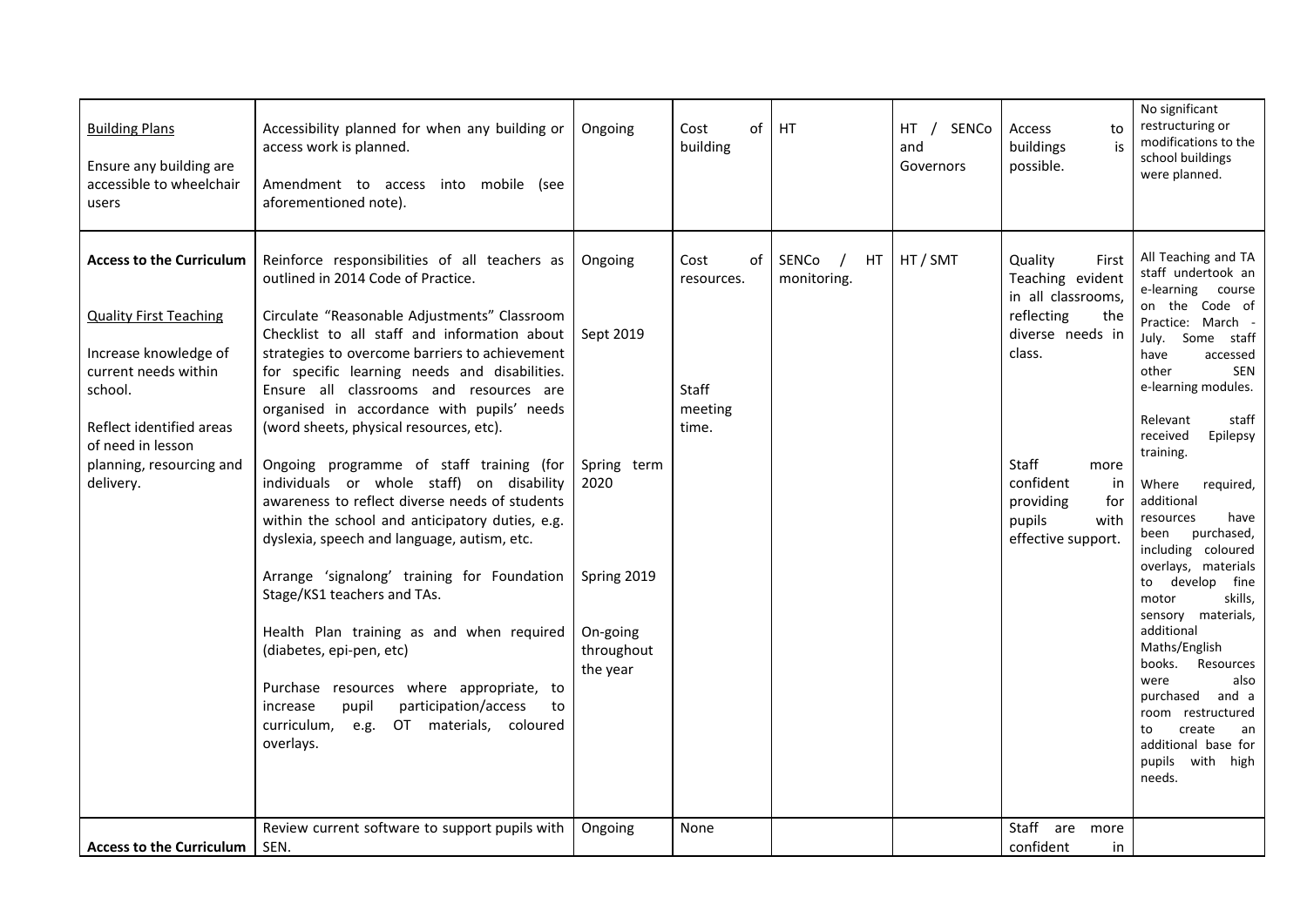| <u>ICT</u><br>Ensure access to<br>assistive ICT technology<br>appropriate for pupils<br>with disabilities | Update computing technology and purchase<br>dyslexia friendly software.<br>Where appropriate make referrals to Access<br>Through Technology.<br>For pupils with physical/writing difficulties,<br>targeted intervention on keyboard skills to be<br>given where appropriate, and alternative<br>provision considered for recording work.<br>identified,<br>Clicker/ICT<br>Where<br>needs<br>programmes (e.g. text to speech) to be used for<br>children with physical writing difficulties. | January<br>2019<br>Ongoing<br>Ongoing                   | Cost<br>οf<br>software,<br>e.g. Clicker 5 | SENCo<br>ICT<br>Co-ordinator                             | SENCo / SMT/<br>HT.<br>Intervention<br>records/<br>Provision<br>mapping given<br>to SENCo/HT<br>ICT use for<br>pupils<br>is<br>identified<br>on<br>IEPs/<br>curriculum<br>planning                                                      | understanding<br>of<br>ICT<br>use<br>resources.<br>Pupils are able to<br>ICT<br>use<br>more<br>effectively<br>in<br>written<br>work,<br>with an increase<br>in typing speed<br>and accuracy. | Lucid<br>Updated<br>Rapid<br>assessment<br>was purchased and<br>being<br>used<br>to<br>areas of<br>identify<br>specific<br>literacy<br>skills.<br>Laptops and iPads<br>available to support<br>pupils<br>with<br>recording work.<br>Academy is updated<br>to chromebooks in<br>line with google<br>system now used.<br>Google Classrooms<br>being<br>used<br>to<br>home<br>support<br>learning. |
|-----------------------------------------------------------------------------------------------------------|---------------------------------------------------------------------------------------------------------------------------------------------------------------------------------------------------------------------------------------------------------------------------------------------------------------------------------------------------------------------------------------------------------------------------------------------------------------------------------------------|---------------------------------------------------------|-------------------------------------------|----------------------------------------------------------|-----------------------------------------------------------------------------------------------------------------------------------------------------------------------------------------------------------------------------------------|----------------------------------------------------------------------------------------------------------------------------------------------------------------------------------------------|-------------------------------------------------------------------------------------------------------------------------------------------------------------------------------------------------------------------------------------------------------------------------------------------------------------------------------------------------------------------------------------------------|
| <b>Access to the Curriculum</b><br>Exam access<br>Pupils have equal access<br>to tasks/exams              | Ensure staff are aware of the protocols and<br>modifications appropriate for different types of<br>need during assessment situations as specified<br>in DfE Guidance.<br>Ensure modifications/ changes to exams are<br>applied for.                                                                                                                                                                                                                                                         | Ongoing<br>Any<br>applications<br>by end of<br>Feb 2020 | None                                      | HT/SENCo/<br>Assessment<br>Co-ordinators/Y<br>6 Teachers | Evidence<br>0f<br>relevant<br>provision<br>being made is<br>noted<br>in<br>plans/IEPs e.g.<br>extra<br>time,<br>work<br>breaks,<br>large<br>print,<br>use of ICT.<br>Applications<br>for<br>exam<br>modifications,<br>etc<br>completed. | Children<br>are<br>receiving<br>appropriate<br>intervention and<br>provision<br>in<br>assessments.                                                                                           | Due<br>the<br>to<br>Coronavirus<br>Pandemic KS1 & 2<br>statutory<br>assessments<br>were<br>cancelled.                                                                                                                                                                                                                                                                                           |
| <b>Access to wider</b><br>curriculum                                                                      | Monitor participation of pupils with disabilities<br>in extra-curricular activities and identify any<br>barriers.                                                                                                                                                                                                                                                                                                                                                                           | Ongoing                                                 | Cost<br>οf<br>additional                  | HT/SMT/SENCo                                             | Register<br>of<br>pupils                                                                                                                                                                                                                | Pupils<br>are<br>involved.                                                                                                                                                                   | All<br>additional<br>activities<br>are<br>accessible to pupils                                                                                                                                                                                                                                                                                                                                  |